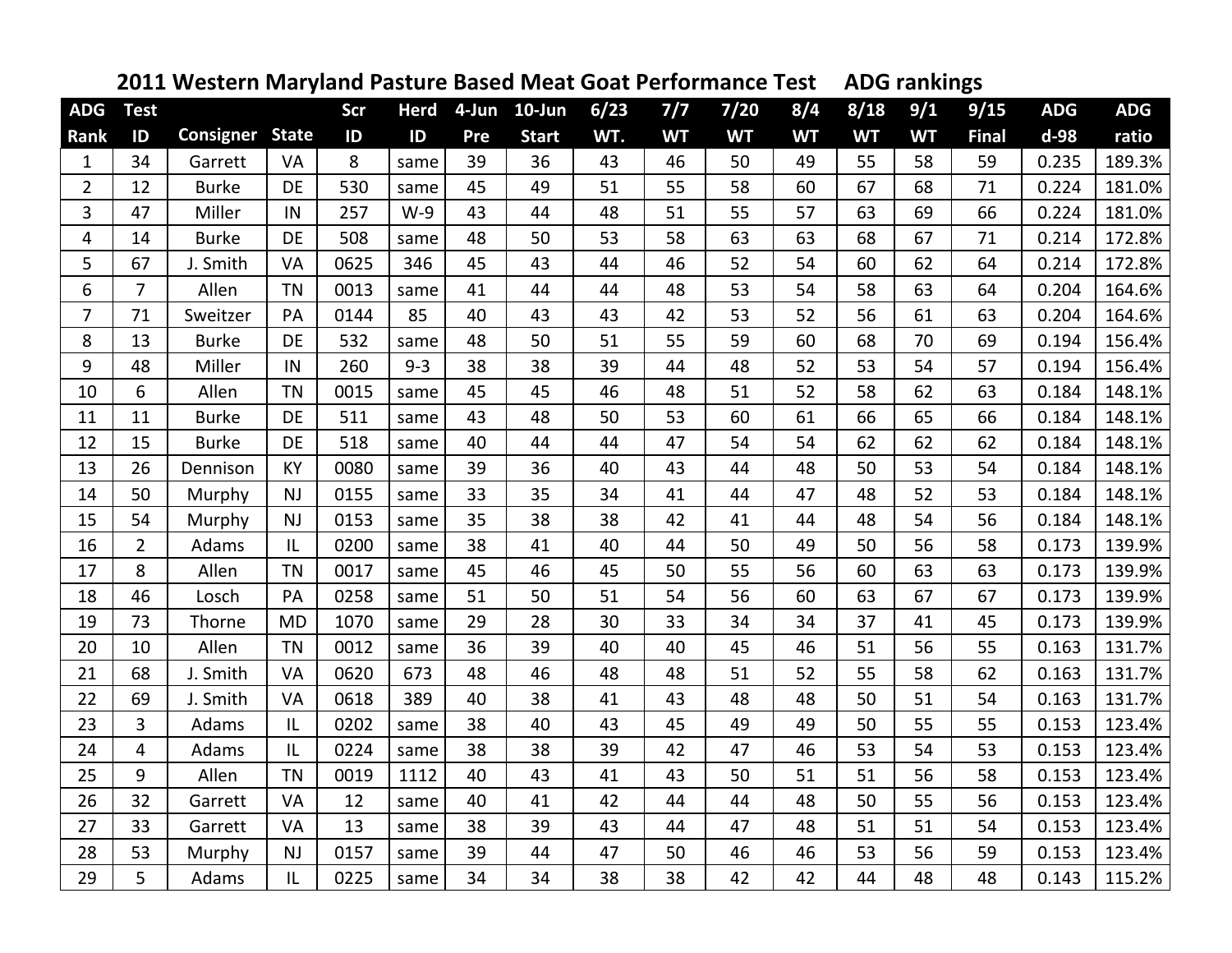| <b>ADG</b> |              |                  | -- ,         |        |             |     |              |      |           |           |           |           |           | о            | <b>ADG</b> | <b>ADG</b> |
|------------|--------------|------------------|--------------|--------|-------------|-----|--------------|------|-----------|-----------|-----------|-----------|-----------|--------------|------------|------------|
|            | <b>Test</b>  |                  |              | Scr    | <b>Herd</b> |     | 4-Jun 10-Jun | 6/23 | 7/7       | 7/20      | 8/4       | 8/18      | 9/1       | 9/15         |            |            |
| Rank       | ID           | <b>Consigner</b> | <b>State</b> | ID     | ID          | Pre | <b>Start</b> | WT.  | <b>WT</b> | <b>WT</b> | <b>WT</b> | <b>WT</b> | <b>WT</b> | <b>Final</b> | d-98       | ratio      |
| 30         | 38           | Gladstone        | <b>WV</b>    | 8089   | same        | 45  | 43           | 42   | 46        | 49        | 49        | 52        | 54        | 57           | 0.143      | 115.2%     |
| 31         | 44           | <b>KSU</b>       | KY           | 0996   | <b>28Y</b>  | 40  | 41           | 40   | 45        | 46        | 45        | 47        | 50        | 55           | 0.143      | 115.2%     |
| 32         | 49           | Miller           | IN           | 258    | $9 - 1$     | 38  | 39           | 42   | 44        | 47        | 51        | 53        | 55        | 53           | 0.143      | 115.2%     |
| 33         | 51           | Murphy           | <b>NJ</b>    | 0145   | same        | 43  | 45           | 46   | 48        | 50        | 52        | 55        | 58        | 59           | 0.143      | 115.2%     |
| 34         | 55           | Nelson           | <b>MD</b>    | 0032   | same        | 36  | 37           | 39   | 42        | 47        | 45        | 48        | 49        | 51           | 0.143      | 115.2%     |
| 35         | 57           | Ozkum            | <b>MD</b>    | 11041  | same        | 32  | 33           | 34   | 37        | 41        | 42        | 47        | 46        | 47           | 0.143      | 115.2%     |
| 36         | 60           | Ozkum            | <b>MD</b>    | 11136  | same        | 33  | 34           | 35   | 37        | 37        | 41        | 46        | 46        | 48           | 0.143      | 115.2%     |
| 36         | 72           | Sweitzer         | PA           | 0145   | 61          | 40  | 42           | 44   | 44        | 46        | 49        | 53        | 59        | 56           | 0.143      | 115.2%     |
| 38         | 23           | Dennison         | <b>KY</b>    | 0059   | same        | 41  | 44           | 44   | 47        | 46        | 49        | 50        | 57        | 57           | 0.133      | 107.0%     |
| 39         | 27           | Dietz-Band       | <b>MD</b>    | 1857   | same        | 43  | 43           | 43   | 47        | 52        | 51        | 52        | 56        | 56           | 0.133      | 107.0%     |
| 40         | 28           | Dietz-Band       | <b>MD</b>    | 1864   | same        | 42  | 44           | 43   | 47        | 50        | 50        | 51        | 56        | 57           | 0.133      | 107.0%     |
| 41         | 58           | Ozkum            | <b>MD</b>    | 11030  | same        | 32  | 35           | 35   | 39        | 40        | 41        | 48        | 46        | 47           | 0.122      | 98.7%      |
| 42         | 61           | Ozkum            | <b>MD</b>    | 11147  | same        | 33  | 31           | 34   | 36        | 39        | 40        | 40        | 42        | 43           | 0.122      | 98.7%      |
| 43         | $\mathbf{1}$ | Adams            | IL           | 0206   | same        | 35  | 38           | 37   | 40        | 39        | 40        | 46        | 48        | 49           | 0.112      | 90.5%      |
| 44         | 18           | Cooper           | KY           | 1034   | same        | 47  | 48           | 50   | 51        | 54        | 54        | 60        | 60        | 59           | 0.112      | 90.5%      |
| 45         | 20           | Cooper           | KY           | 1045   | same        | 43  | 47           | 48   | 50        | 53        | 55        | 57        | 57        | 58           | 0.112      | 90.5%      |
| 46         | 36           | Garrett          | VA           | 10     | same        | 38  | 43           | 44   | 44        | 50        | 50        | 53        | 55        | 54           | 0.112      | 90.5%      |
| 47         | 41           | <b>KSU</b>       | KY           | 0997   | 53Y         | 35  | 37           | 40   | 41        | 42        | 42        | 46        | 43        | 48           | 0.112      | 90.5%      |
| 48         | 42           | <b>KSU</b>       | KY           | 0992   | 61Y         | 39  | 37           | 39   | 41        | 41        | 44        | 48        | 48        | 48           | 0.112      | 90.5%      |
| 49         | 45           | Zitta            | VA           | 0623   | R375        | 40  | 40           | 40   | 45        | 45        | 44        | 47        | 50        | 51           | 0.112      | 90.5%      |
| 50         | 63           | Renick           | <b>WV</b>    | 1045   | same        | 48  | 49           | 54   | 57        | 55        | 57        | 59        | 59        | 60           | 0.112      | 90.5%      |
| 51         | 65           | Renick           | <b>WV</b>    | 1051   | same        | 46  | 47           | 47   | 49        | 50        | 52        | 58        | 58        | 58           | 0.112      | 90.5%      |
| 52         | 35           | Garrett          | VA           | 15     | same        | 46  | 51           | 51   | 53        | 53        | 55        | 56        | 60        | 61           | 0.102      | 82.3%      |
| 53         | 52           | Murphy           | <b>NJ</b>    | 0144   | same        | 38  | 43           | 42   | 44        | 46        | 45        | 47        | 50        | 53           | 0.102      | 82.3%      |
| 54         | 30           | Francis          | VT           | A01645 | 61          | 30  | 32           | 33   | 35        | 35        | 38        | 38        | 41        | 41           | 0.092      | 74.1%      |
| 55         | 43           | <b>KSU</b>       | KY           | 0958   | 47Y         | 32  | 33           | 31   | 34        | 32        | 35        | 37        | 39        | 42           | 0.092      | 74.1%      |
| 56         | 70           | J. Smith         | VA           | 0624   | 386         | 43  | 43           | 41   | 43        | 44        | 45        | 47        | 50        | 52           | 0.092      | 74.1%      |
| 57         | 76           | Tiralla          | <b>MD</b>    | 0005   | 1020        | 35  | 38           | 36   | 39        | 39        | 40        | 44        | 44        | 47           | 0.092      | 74.1%      |
| 58         | 79           | Tiralla          | <b>MD</b>    | 0001   | 1008        | 35  | 38           | 40   | 42        | 42        | 43        | 45        | 46        | 47           | 0.092      | 74.1%      |

## **Western Maryland Pasture Based Meat Goat Performance Test ADG rankings**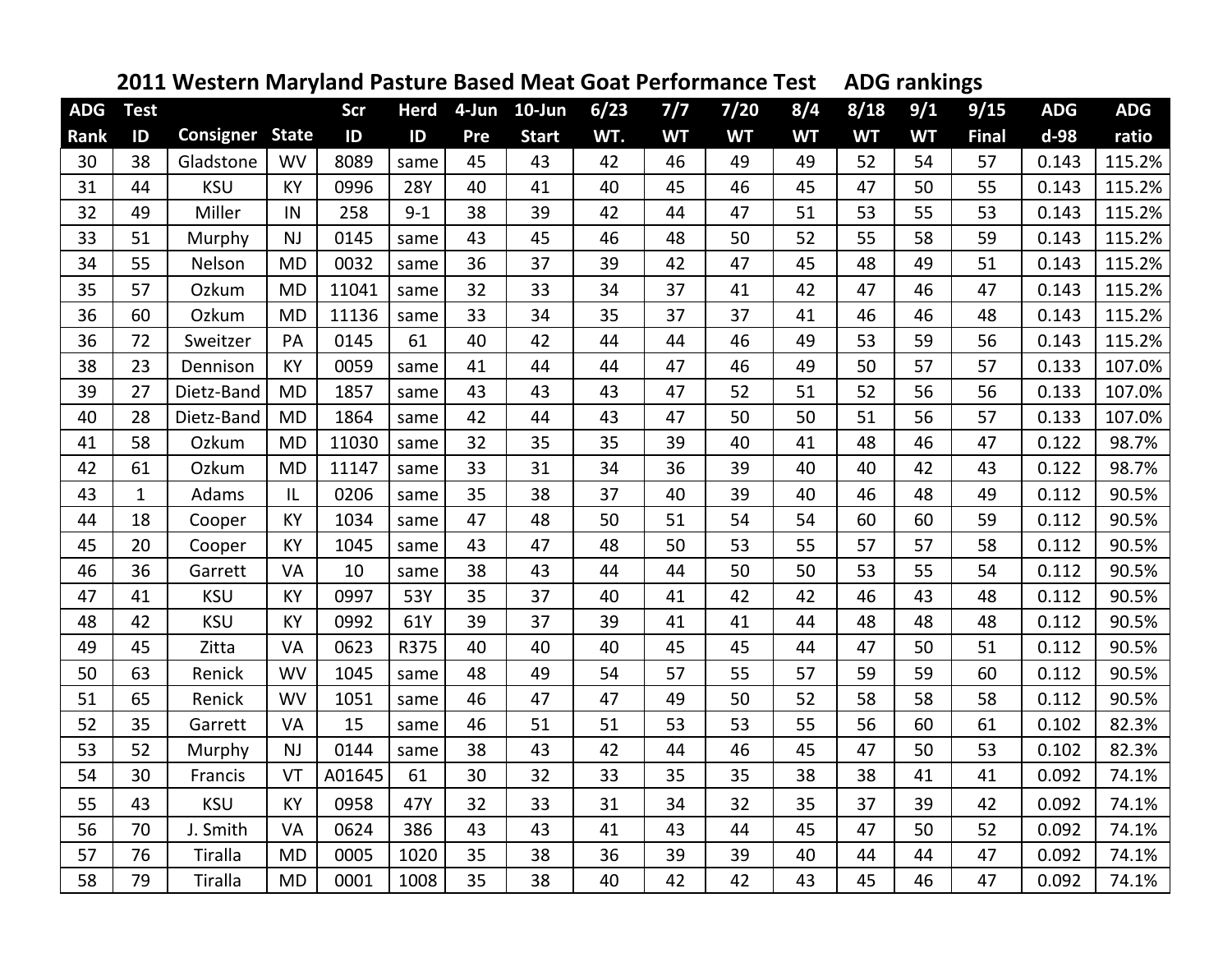| <b>ADG</b> |             |                 |              |        |             | 4-Jun |              | 6/23 |           |           |           |           |           | U            | <b>ADG</b> | <b>ADG</b> |
|------------|-------------|-----------------|--------------|--------|-------------|-------|--------------|------|-----------|-----------|-----------|-----------|-----------|--------------|------------|------------|
|            | <b>Test</b> |                 |              | Scr    | <b>Herd</b> |       | $10$ -Jun    |      | 7/7       | 7/20      | 8/4       | 8/18      | 9/1       | 9/15         |            |            |
| Rank       | ID          | Consigner       | <b>State</b> | ID     | ID          | Pre   | <b>Start</b> | WT.  | <b>WT</b> | <b>WT</b> | <b>WT</b> | <b>WT</b> | <b>WT</b> | <b>Final</b> | d-98       | ratio      |
| 59         | 22          | Dennison        | KY           | 0071   | same        | 44    | 49           | 52   | 52        | 51        | 52        | 55        | 56        | 57           | 0.082      | 65.8%      |
| 60         | 29          | Dietz-Band      | <b>MD</b>    | 1876   | same        | 47    | 48           | 47   | 50        | 54        | 55        | 58        | 58        | 56           | 0.082      | 65.8%      |
| 61         | 40          | Kauffman        | PA           | 0187   | same        | 40    | 42           | 45   | 47        | 44        | 46        | 47        | 49        | 50           | 0.082      | 65.8%      |
| 62         | 74          | Thorne          | <b>MD</b>    | 1071   | same        | 37    | 33           | 32   | 32        | 33        | 34        | 35        | 36        | 41           | 0.082      | 65.8%      |
| 63         | 16          | Carr            | <b>MD</b>    | 0007   | same        | 47    | 47           | 51   | 51        | 54        | 54        | 54        | 53        | 54           | 0.071      | 57.6%      |
| 64         | 17          | Cooper          | KY           | 1050   | same        | 54    | 59           | 60   | 60        | 63        | 64        | 63        | 68        | 66           | 0.071      | 57.6%      |
| 65         | 31          | Francis         | VT           | A01646 | 63          | 30    | 30           | 29   | 30        | 30        | 34        | 34        | 37        | 37           | 0.071      | 57.6%      |
| 66         | 64          | Renick          | <b>WV</b>    | 1061   | same        | 54    | 53           | 53   | 52        | 55        | 58        | 55        | 61        | 60           | 0.071      | 57.6%      |
| 67         | 78          | <b>Tiralla</b>  | <b>MD</b>    | 0003   | 1014        | 31    | 32           | 30   | 33        | 35        | 35        | 36        | 36        | 39           | 0.071      | 57.6%      |
| 68         | 21          | Cooper          | <b>KY</b>    | 1040   | same        | 55    | 58           | 60   | 59        | 61        | 61        | 63        | 67        | 64           | 0.061      | 49.4%      |
| 69         | 25          | Dennison        | <b>KY</b>    | 0065   | same        | 41    | 44           | 41   | 42        | 45        | 46        | 50        | 51        | 50           | 0.061      | 49.4%      |
| 70         | 37          | Gladstone       | WV           | 8086   | same        | 44    | 42           | 41   | 44        | 40        | 42        | 45        | 46        | 48           | 0.061      | 49.4%      |
| 71         | 39          | Kauffman        | PA           | 0186   | same        | 44    | 47           | 44   | 46        | 44        | 46        | 49        | 52        | 53           | 0.061      | 49.4%      |
| 72         | 19          | Cooper          | KY           | 1046   | same        | 49    | 55           | 51   | 53        | 55        | 58        | 61        | 62        | 60           | 0.051      | 41.1%      |
| 73         | 59          | Ozkum           | <b>MD</b>    | 11094  | same        | 37    | 38           | 36   | 37        | 37        | 39        | 41        | 41        | 43           | 0.051      | 41.1%      |
| 74         | 77          | <b>Tiralla</b>  | <b>MD</b>    | 0002   | 1011        | 34    | 36           | 37   | 36        | 36        | 38        | 38        | 41        | 41           | 0.051      | 41.1%      |
| 75         | 80          | Tiralla         | <b>MD</b>    | 0004   | 1018        | 40    | 44           | 42   | 44        | 43        | 42        | 46        | 48        | 49           | 0.051      | 41.1%      |
| 76         | 66          | Renick          | <b>WV</b>    | 1060   | same        | 58    | 58           | 59   | 56        | 56        | 57        | 58        | 60        | 61           | 0.031      | 24.7%      |
| 77         | 24          | Dennison        | <b>KY</b>    | 0051   | same        | 42    | 44           | 42   | 42        | 43        | 44        | 46        | 47        | 46           | 0.020      | 16.5%      |
| 78         | 62          | Renick          | <b>WV</b>    | 1062   | same        | 69    | 70           | 69   | 68        | 61        | 64        | 64        | 64        | 61           | $-0.092$   | $-74.1%$   |
|            |             | <b>AVERAGES</b> |              |        |             | 41.0  | 42.4         | 43.1 | 45.4      | 47.4      | 48.7      | 51.6      | 53.9      | 54.8         | 0.124      | 100%       |

## **Western Maryland Pasture Based Meat Goat Performance Test ADG rankings**